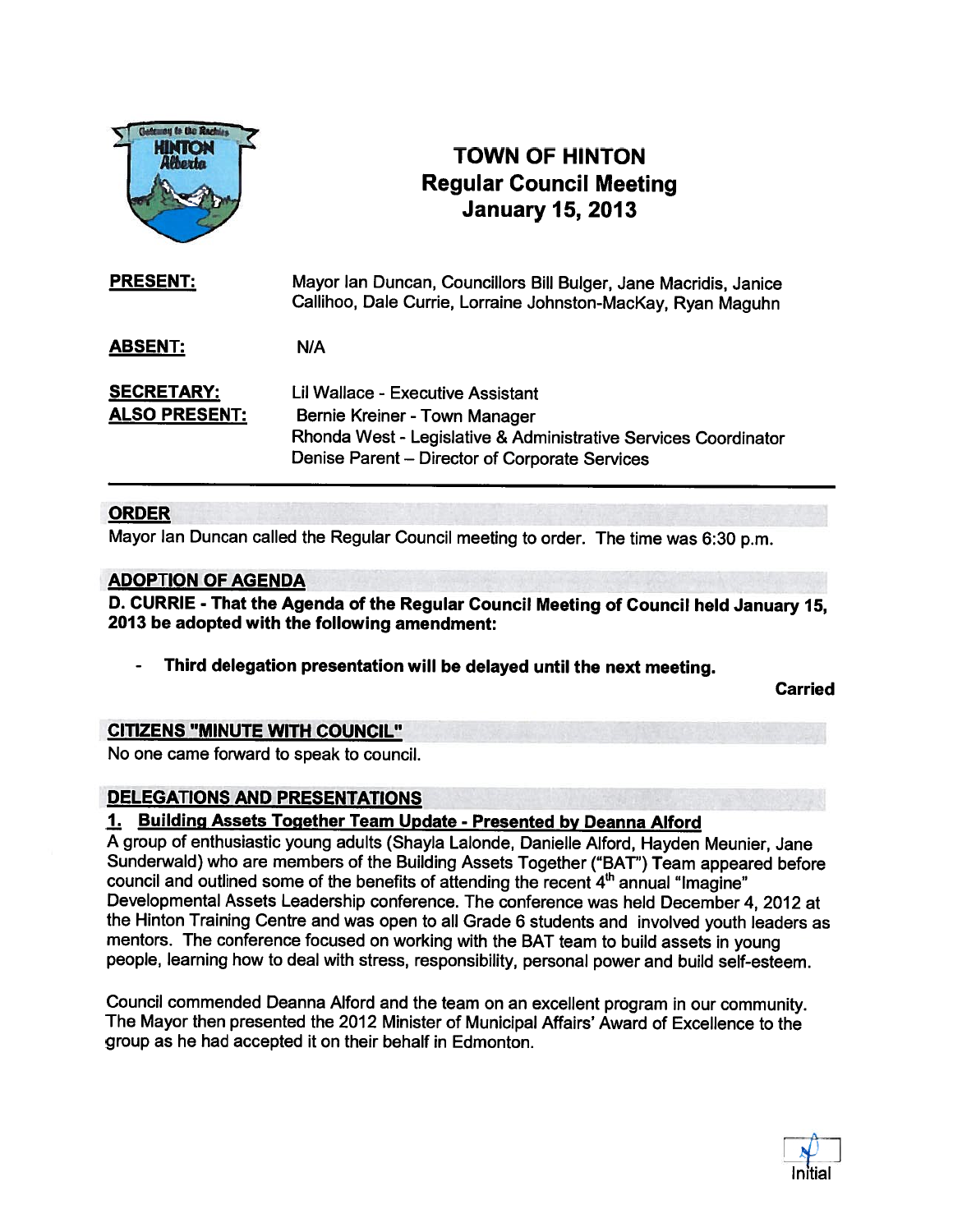Town of Hinton Regular Meeting of Council — January 15, 2013 Page 2 of 6

## 2. Chamber of Commerce — Presented by Mike Smith, President

Mike Smith, President of the Chamber of Commerce, introduced Rob Mackin who advised he had spoken to the Chamber at <sup>a</sup> special meeting held January 8, 2013. He then presented to council some of that Chamber presentation. Mr. Smith then advised council the Chamber as <sup>a</sup> whole had deliberated the presentation and made recommendations to council on their concerns re the proposed 2013 budget as follows:

## 1. 3<sup>rd</sup> Party Efficiency Review/Audit

- Prior to approving any tax increases and approving <sup>2013</sup> Operating Budget, the Town should conduct 3<sup>rd</sup> party efficiency review/audit to ensure operating expenses appropriate for municipality of this size;
- Review should aggressively look at areas of savings/efficiencies that would minimize any tax increases — including the increased splits between residential/non-residential property taxes;
- Due to timing and scope, only basic cost-of-living type increases be approved at this time;
- Results of review utilized in development of <sup>2014</sup> budgets;
- $3<sup>rd</sup>$  party review would report back to group of citizens/Chamber delegate(s)/Council member(s) and all results/recommendations made public and transparent.
- 2. Major Capital Projects Review Committee
- • Form <sup>a</sup> Major Capital Projects Review Committee to review business case essentials and overall priority of major Town capital spending, with <sup>a</sup> specific focus on 'want' projects versus 'need' projects;
- •Committee to include members of Council, citizens and Chamber members.
- •Open and transparent to the community.
- All major <sup>2013</sup> capital projects reviewed and approved through this group with the exception of any critical/essential projects required to start as soon as possible.
- 3. Improved Clarity on Town Financials
- Request Town of Hinton improve overall communication and clarity respecting budgeting and overall financial performance;
- • Enhancements include: multi-year budgeting/business <sup>p</sup>lanning; aligning department aggregation at the budget and financial reporting levels, using standardized accrual accounting.
- 4. Improved Communications
- •Mayor and Council become more engaged with the community;
- •Improved communication and openness with town projects and priorities.
- 
- 5. Economic Development Commission<br>• Economic Development Commission created to review and provide decision-making •input into all development proposals and help drive further growth and economic development opportunities within the community.

## 3. Town Manager's Office Division Update - Presented by Bernie Kreiner

This presentation was delayed to the next Regular Council meeting.

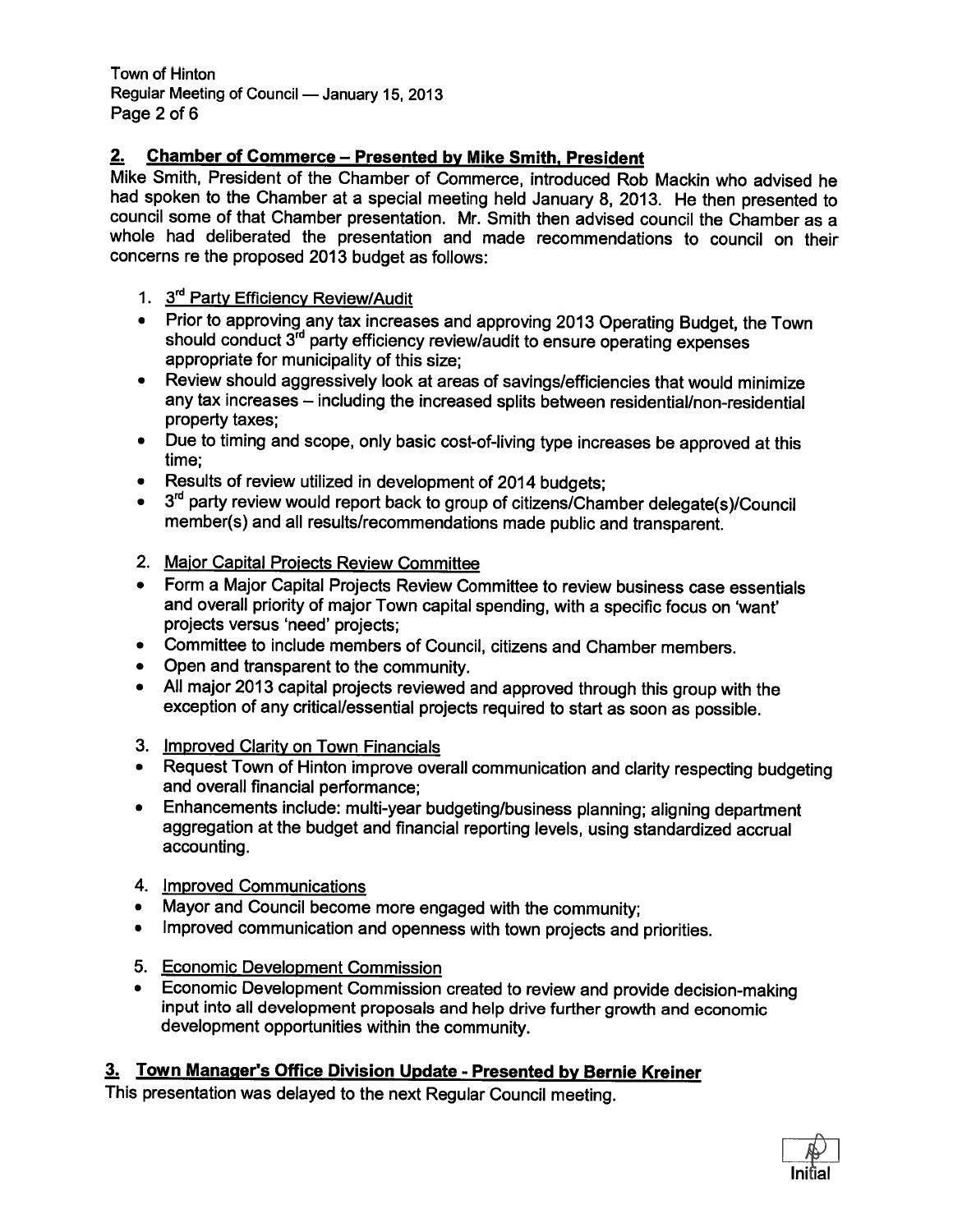## COUNCIL MINUTES FOR ADOPTION

- 1. Regular Meeting of Council Minutes December 18, 2012
- 2. Standing Committee of Council Minutes January 8, 2013

## J. MACRIDIS - That the Minutes listed above be approved as presented.

Carried

## ACTION ITEMS

Refer to the Regular Council Meeting Agenda package for January 15, <sup>2013</sup> for detailed background information on these decisions.

## 1. Photo Enforcement Agreement

B. BULGER - That Council enter into <sup>a</sup> three year contract extension with Global Traffic Group Ltd. for the provision of <sup>p</sup>hoto enforcement services expiring December 31, 2015. **Carried** 

## 2. Council Agendas - In Camera Topics

J. That Council gives First Reading of Council Procedure Bylaw #1060-1. **CALLIHOO** 

Carried

Councillor Jane Macridis then proposed the following amendment to the bylaw:

## "That the IN CAMERA items must include the topic description and delete the reasons why they must be in camera."

Councillor Macridis then asked Administration for clarification of the original intent of the bylaw and was advised that the reason stated will be <sup>a</sup> general reason (for example, refers to MGA, FOIP, legislation <sup>p</sup>ieces) and not the specific detail aligning the topic,

Councillor Macridis then requested <sup>a</sup> withdrawal of her amendment. Unanimous consent was provided for the withdrawal.

B. BULGER - That Council gives Second Reading of Council Procedure Bylaw # 1060-1.

Carried

L. - That Council provides Unanimous Consent for Third Reading of Council JOHNSTON- Procedure Bylaw #1060-1. **MACKY** 

Carried

D. CURRIE - That Council gives Third Reading of Council Procedure Bylaw #1060-1.

**Carried** 

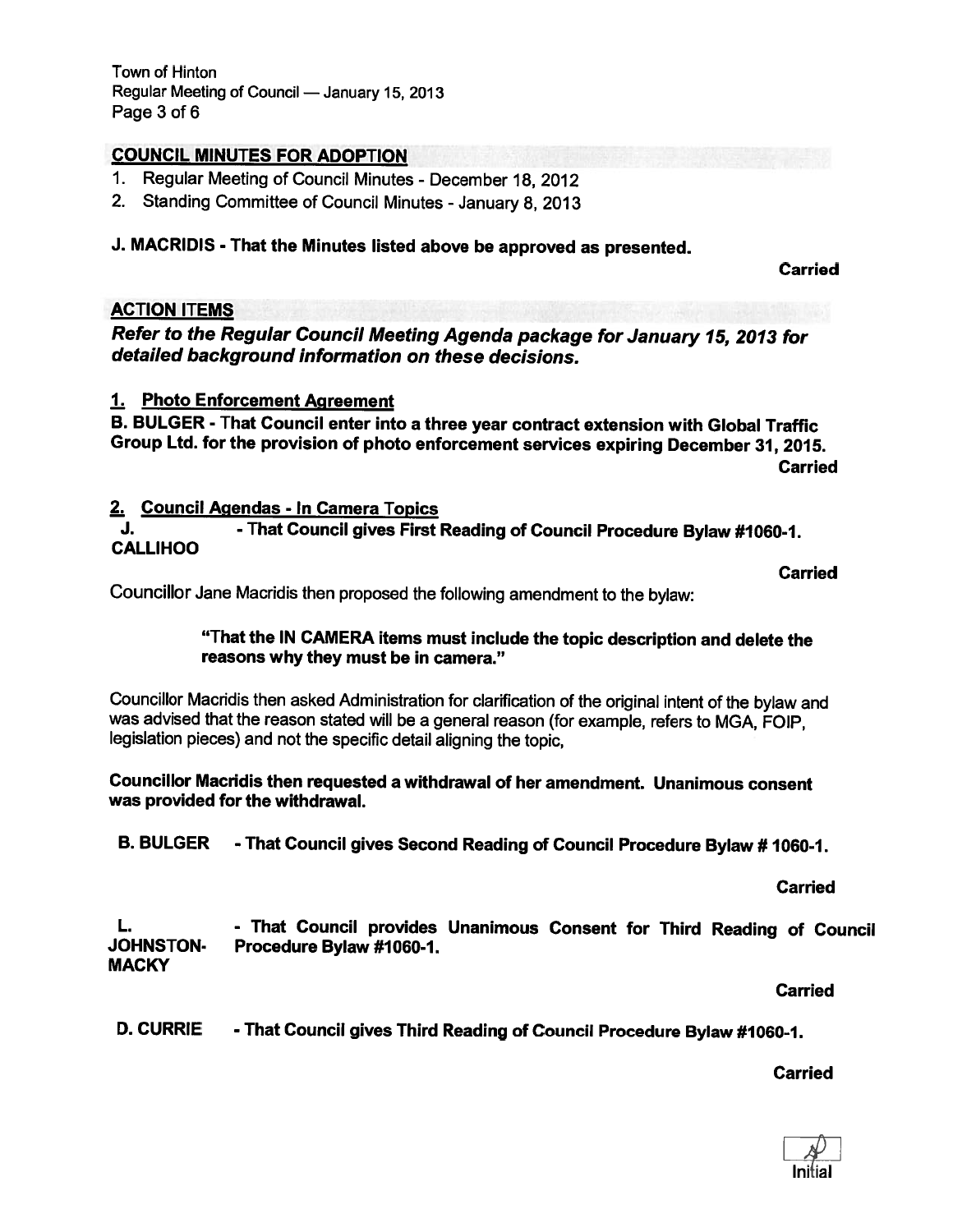## INFORMATION ITEMS

- 1. Council Information Package #1 previously circulated December 20, <sup>2012</sup>
- 2. Council Information Package #2 previously circulated January 3, <sup>2013</sup>
- 3. Council Information Package #3 previously circulated January 10, <sup>2013</sup>

Respecting the Council Action List shown in package #3 - Councillor Macridis requested an update from Administration re Hinton Search & Rescue permanent location; such update to be provided after Hinton Search & Rescue has

# D. CURRIE - That Council Information Packages #1 , #2 and #3 be accepted for information.

Carried

## REPORTS FROM MAYOR, COUNCIL, TOWN MANAGER

# 1. Council Reporting (Training/Conferences/CEAC, Listening Teams, All Other<br>Committees)

## Councillor Bill Bulger reported:

 Attended the budget open house held yesterday; for him it created awareness of community understandings and misunderstandings; good exercise and looks forward to doing more of that on <sup>a</sup> regular basis (town hall meetings).

- Mayor Ian Duncan reported:<br>Fraser re water distribution and treatment for our community; Mr. Kreiner Met with West Fraser re water distribution and treatment for our community; Mr. Kreiner and mayor will pursue opportunity to ask West Fraser to continue treatment;
	- Thursday he will be meeting with MLA Robin Campbell, Premier Redford and Minister Bhullar, Minister for Service Alberta; here for afternoon; looks forward to opportunity to speak to them;
	- Enjoyed budget workshops, Jan. <sup>17</sup> is cut-off date for information to be compiled; will be presented to council after that.

## Councillor Jane Macridis reported:

- Wonderful opportunity to meet citizens at the budget open house; reminded citizens to attend "Coffee with Council" any time they want to discuss items with council; also "Minute with Council" another opportunity to speak to councilors about any concerns or questions citizens have.
- As the education listener, the post-secondary education facility working committee met<br>last week; did not yet receive the business plan from GPRC; working collaboratively with<br>the college; inviting Don Gnatiuk of GPRC to
- Jan. 27/13 is National Family Literacy Day celebrated across Canada as awareness to promote literacy and encourage parents to read to their children daily; fun free activities <sup>p</sup>lanned at the library on January 26/13 from <sup>12</sup> noon to 2:00 pm; invites everyone to come to the library and participate.<br>Canadian newspapers have been added to the library membership; you can receive
- online services as part of membership; Press Display is a collection of 1200+ newspapers from <sup>94</sup> countries, includes <sup>291</sup> Canadian newspapers, available in <sup>48</sup> languages.

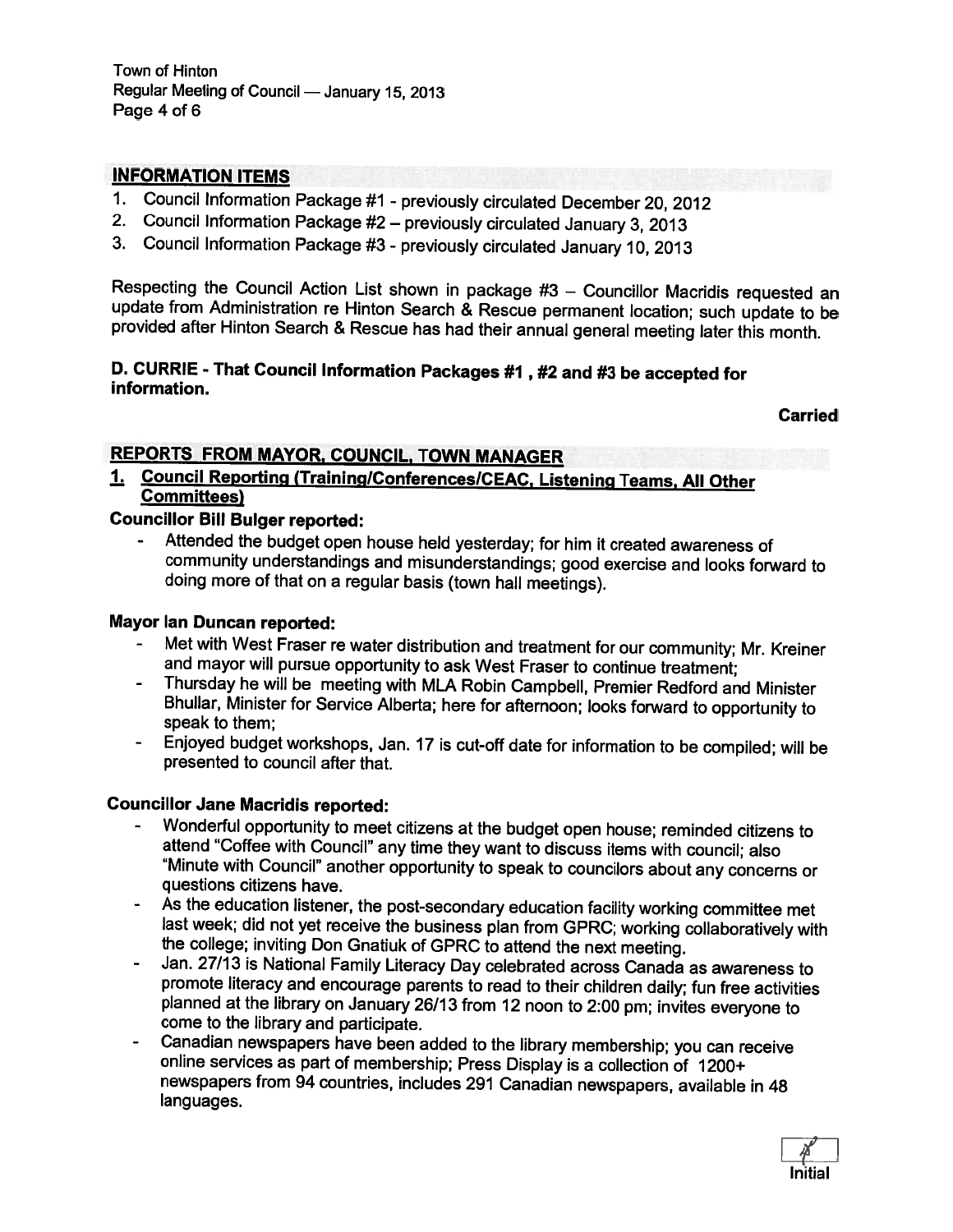Councillor Lorraine Johnston-Mackay reported:<br>- Attended the Mary Remier Regional Park meeting; discussion about proposed capital budget and the water concerns within the park; board looking forward to the outcome on this proposed project;

## Councillor Ryan Maguhn reported:

- Attended RCMP committee meeting last week; Shona Allen was elected Chair in reviewed terms of reference for newer members; on Jan. 28<sup>th</sup> members of the Solicitor-General's office will be attending Hinton; several new members undergoing training: having annual policing priorities meeting Feb. 14; discussing May conference and callout for resolutions; downward trend in different areas of criminal activities; one area of concern is assaults statistics are on upward trend. RCMP seeing lower number of impaired driving charges;
- Attended budget open houses; enjoyed discussions;
- Continues to explore how town can encourage economic growth; encourages local businesses to contact him with suggestions on this.

## 2. Town Manager Report

Town Manager Bernie Kreiner reported:

- Receiving \$17,000 grant from Alberta Recycling Council for Play & Spray par<sup>k</sup> finishing work;
- 
- Introduced Denise Parent, Director of Corporate Services;<br>Town staff in 2012 raised \$4,638.00 towards the Hinton United Way campaign, led by three staff in financial department this year; proud to contribute to the community;
- Wayne Ferguson has provided his resignation as Deputy Fire Chief and returned to Manitoba;
- Plainsman Development has completed the purchase of the Thompson Lake property; another active developer now in town;

### MOVE IN CAMERA

J. MACRIDIS- That the Regular Meeting of Council move in camera.

### Carried

The time was 8:08 p.m. The mayor then called <sup>a</sup> short recess until 8:22 p.m., at which time the meeting continued.

## J. MACRIDIS - That the Regular Meeting of Council reconvene.

Carried

The time was 9:19 p.m.

## ADJOURNMENT